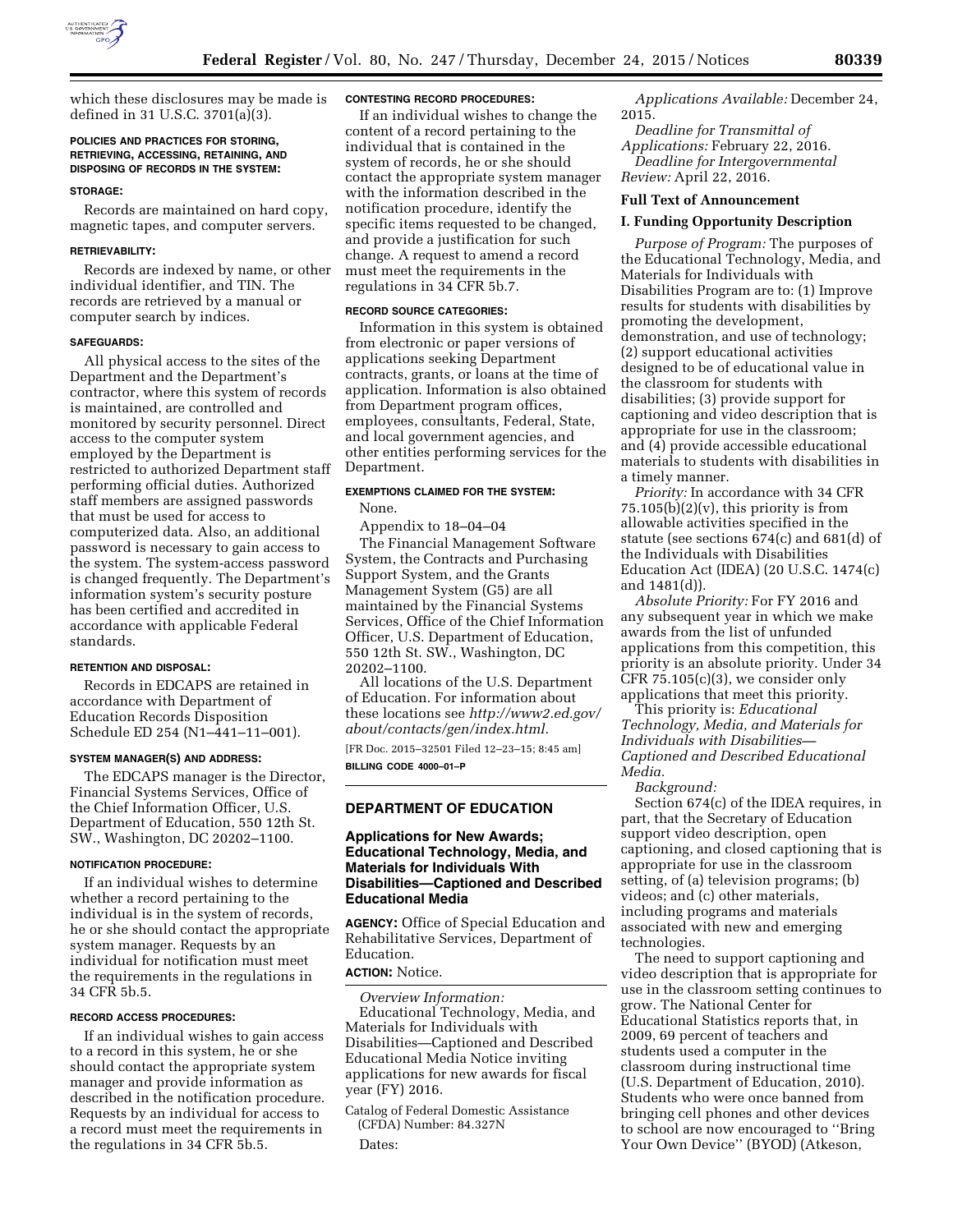2014; Chadband, 2012). Technologies (such as video streaming, digital video recording, digital image processing, and other forms of multimedia) are becoming a more integral part of instructional practice and are replacing older and less adaptable media sources, such as compact discs (CDs) and digital video discs (DVDs). In order to improve educational outcomes and ensure college- and career-readiness for children with hearing or vision loss, it is critical for them to access educational media by utilizing captioning and video

description technologies. Multimedia and other new and emerging technologies are generally not accessible to students who have hearing or vision impairments because only a small percentage of educational multimedia used in the classroom is captioned or described. Federal requirements for captioning and video description do not apply to many forms of media used specifically in the classroom, even with the expansion of these requirements included in the Twenty-First Century Communications and Video Accessibility Act of 2010. (See *[www.fcc.gov/guides/21st-century](http://www.fcc.gov/guides/21st-century-communications-and-video-accessibility-act-2010)[communications-and-video](http://www.fcc.gov/guides/21st-century-communications-and-video-accessibility-act-2010)[accessibility-act-2010](http://www.fcc.gov/guides/21st-century-communications-and-video-accessibility-act-2010)* for further information.)

The ongoing challenge of ensuring that educational materials in the classroom are accessible to students who have hearing or vision impairments extends to a variety of critical content areas, including science, technology, engineering, and mathematics (STEM) and Spanish language materials. STEM materials are often not in accessible formats, which creates a significant barrier to participation for eligible students who want to study in these critical areas. Likewise, our experience shows that few Spanish language materials are captioned or described, which likewise places unnecessary barriers between eligible students who speak Spanish and a great many instructional materials for the classroom.

In the past, Federal funds were used to purchase the rights to educational films and videos in order to caption and describe media and make it available to eligible users with disabilities. However, recently, the national broadcast television network program providers and Television Access grantees have made some accessible educational television programs available at no cost and available ondemand to children with disabilities (U.S. Department of Education, March 16, 2015). As a result, all media will be secured from program providers at no cost to the project. In exchange, the

project will return captioned and described files to the program providers. This cost-saving partnership will ensure that additional Federal funds are available to caption and describe more media and that the media is made available to eligible users, on-demand, via computers and hand-held devices such as tablets and cell phones.

Captioning and description services funded under this priority are required to keep pace with advancements in new and emerging forms of media and technologies, address STEM content, and also address the needs of students who speak Spanish.

*Priority:* 

The purpose of this priority is to fund a cooperative agreement to support the establishment and operation of an Accessible Learning Center (Center) that will oversee the selection, acquisition, captioning, video description, and distribution of educational media through a free loan service for eligible users. We define eligible users as students, including English learners, in early learning and kindergarten through grade 12 (K–12) classroom settings who have hearing or vision impairments and individuals, such as teachers, parents, and paraprofessionals, who are directly involved in these students' early learning or K–12 classroom instruction.

The Center will develop procedures to identify educational media that meet the educational needs of eligible users, including English learners, in early learning and K–12 classroom settings; make arrangements for the media to be captioned and described; and establish strategies for the free distribution to eligible users. Some of the activities and procedures must focus on selecting titles geared toward improving early learning outcomes for preschool users and using technologies, such as video streaming and other forms of multimedia, to reach eligible users in rural and high-need schools.

Media must be made available at no cost in Spanish for eligible users who are learning English and live in households where Spanish is the dominant language. Access to highquality instructional media in the STEM academic subjects must be provided. The project must collaborate with the Television Access grantees and the national broadcast television network program providers to make accessible educational television programs available at no cost to the project and available on-demand to eligible users. The process of distribution through the loan service must include making the educational media available through restricted online access for eligible users who are accessing the media via public

computers and hand-held devices such as tablets and cell phones.

To be considered for funding under this priority, the applicant must meet the application requirements contained in this priority. The project funded under this priority also must meet the programmatic and administrative requirements specified in the priority.

*Application Requirements.* An applicant must include in its application—

(a) A logic model that depicts, at a minimum, the goals, activities, outputs, and outcomes of the proposed project. A logic model communicates how a project will achieve its outcomes and provides a framework for both the formative and summative evaluations of the project;

**Note:** The following Web sites provide more information on logic models: *[www.researchutilization.org/matrix/](http://www.researchutilization.org/matrix/logicmodel_resource3c.html) logicmodel*\_*[resource3c.html](http://www.researchutilization.org/matrix/logicmodel_resource3c.html)* and *[www.osepideasthatwork.org/logicModel/](http://www.osepideasthatwork.org/logicModel/index.asp) [index.asp.](http://www.osepideasthatwork.org/logicModel/index.asp)* 

(b) A plan to implement the activities described in the *Project Activities*  section of this priority;

(c) A plan, linked to the proposed project's logic model, for a formative evaluation of the proposed project's activities. The plan must describe how the formative evaluation will use clear performance objectives to ensure continuous improvement in the operation of the proposed project, including objective measures of progress in implementing the project and ensuring the quality of products and services;

(d) A budget for attendance at the following:

(1) A one and one-half day kick-off meeting to be held in Washington, DC, within four weeks after receipt of the award, and an annual planning meeting held in Washington, DC, with the Office of Special Education Programs (OSEP) project officer during each subsequent year of the project period.

(2) A three-day project directors' meeting in Washington, DC, during each year of the project period.

(3) A two-day trip annually to attend Department briefings, Departmentsponsored conferences, and other meetings, as requested by OSEP; and

(e) A line item in the proposed budget for an annual set-aside of five percent of the annual grant amount to support emerging needs that are consistent with the proposed project's activities, as those needs are identified in consultation with OSEP.

**Note:** With approval from the OSEP project officer, the Center must reallocate any remaining funds from this annual set-aside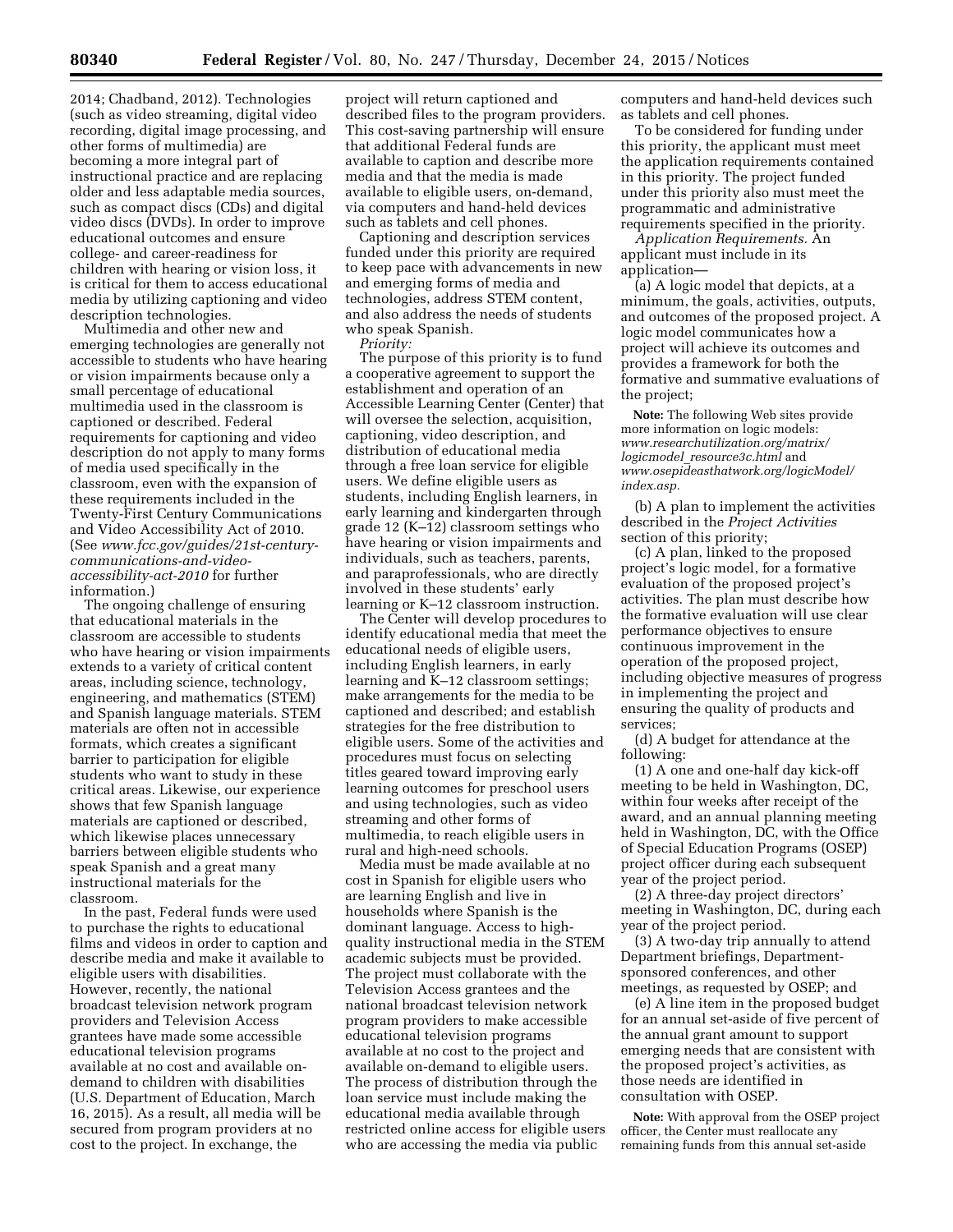no later than the end of the third quarter of each budget period.

*Project Activities.* To meet the requirements of this priority, the Center, at a minimum, must conduct the following activities:

(a) Develop and implement a plan for operating a free online media loan service distribution system to make it possible for eligible users to easily borrow media from the loan service or to secure restricted access, on-demand, to media via computers and hand-held devices such as tablets and cell phones;

(b) Establish and make available computerized registration and application procedures, accessible via the Internet, that will be used to register eligible users for media access, deliver the captioned and described media material, and track and record consumer feedback and usage information;

(c) Implement strategies and procedures for identifying and prioritizing educational media that are not currently readily accessible to students, but are appropriate for eligible users attending early learning programs and elementary and secondary schools, including English learners, that meet the educational needs of those students;

(d) Select media to closely match the educational needs of eligible users, taking into account the media most commonly used in school districts and early learning programs across the Nation;

(e) Implement a plan to recommend media to the OSEP Project Officer for review;

(f) Make arrangements with program producers and distributors for the Center to acquire (at no cost) the rights to caption, describe, and distribute selected media, including distribution in alternate formats, such as video streaming;

(g) Develop strategies and procedures for identifying, prioritizing, and securing the rights (at no cost) to previously captioned and described children's television programs that are appropriate for eligible users, including English learners, that meet the educational needs of those students and continue to make those programs available through this free loan service on-demand;

(h) For media that has been secured but not previously captioned or described, prepare quality captions and descriptions, taking into account the grade or developmental level of the material, as well as the age and vocabulary level of the likely target audience;

(i) Ensure that 25 percent of the materials to be captioned or described are materials in STEM fields;

(j) Ensure that 25 percent of the media acquired annually is captioned and described in Spanish at no cost for eligible users who are learning English and live in households where Spanish is the dominant language;

(k) Develop and implement quality control standards and procedures for media after it has been captioned and described;

(l) Provide captioned and described files to producers and distributors so that they are able to continue to make the media directly accessible to interested parties beyond the eligible users who will be served under this program;

(m) Provide free-of-charge disk copies of media, if requested by eligible users, in order to reach children with hearing or vision impairments in rural settings or in schools with limited broadband support;

(n) Identify and, as appropriate, utilize alternate delivery methods and vehicles for media access, as new and emerging technologies become available for classroom use;

(o) Prepare, update, and utilize an online catalog listing all captioned and described media available under this project as they become available;

(p) Maintain a Web site that meets government or industry-recognized standards for accessibility;

(q) Establish and maintain a stakeholder panel of at least seven members, which shall meet annually, and include video producers and distributors, captioning and description service providers, parents and families of students with hearing or vision loss, public and private school administrators, and other educational personnel. This panel must provide feedback to the project regarding the usefulness of program activities and services, taking into consideration the input from consumers, and review the Center's media acquisition, captioning, description, and distribution process in order to ensure maximum effectiveness of the project;

(r) Develop and maintain a comprehensive online searchable database containing information related to the availability of captioned and described educational media, information regarding the captioned and described media loan service, requirements governing the use of captioned and described media available from the loan service, and a list of captioning and description service providers. In addition, the project shall maintain a clearinghouse of information on the subject of captioning and description for use by consumers, agencies, corporations, businesses,

schools, and other interested stakeholders;

(s) Develop strategies and use technologies for improving the Center's effectiveness by replacing out-of-date media with media containing more current information (where appropriate);

(t) Use and upgrade technologies to caption and describe selected media as newer technologies emerge;

(u) Select media that are intended to improve early learning outcomes for preschool children who are eligible users; and

(v) Develop and implement strategies to reach eligible users attending rural and high-need schools.

*Fourth and Fifth Years of the Project:*  In deciding whether to continue funding this project for the fourth and fifth years, the Secretary will consider the requirements of 34 CFR 75.253(a), as well as—

(a) The recommendation of a review team consisting of experts selected by the Secretary. This intensive review will be conducted during a one-day intensive meeting in Washington, DC, that will be held during the last half of the second year of the project period;

(b) The timeliness and effectiveness with which all requirements of the negotiated cooperative agreement have been or are being met by the Center; and

(c) The quality, relevance, and usefulness of the Center's activities and products and the degree to which the Center's activities and products have contributed to an increased number of available accessible educational media for students with hearing or vision impairments.

*References:* 

- Atkeson, S. (2014). N.Y.C. Schools to Open Doors to Student Cellphones. Education Week, October 28, 2014. Retrieved from *[http://www.edweek.org/ew/articles/](http://www.edweek.org/ew/articles/2014/10/29/10cellphone.h34.html) [2014/10/29/10cellphone.h34.html.](http://www.edweek.org/ew/articles/2014/10/29/10cellphone.h34.html)*
- Chadband, E. (2012). Should Schools Embrace ''Bring Your Own Device''? NEA Today, July 19, 2012. Retrieved from *[http://NEAToday.org/2012/07/19/](http://NEAToday.org/2012/07/19/should-schools-embrace-bring-your-own-device/) [should-schools-embrace-bring-your-own](http://NEAToday.org/2012/07/19/should-schools-embrace-bring-your-own-device/)device/.*
- U.S. Department of Education, Institute of Education Sciences, National Center for Education Statistics. (2010). *Teachers' Use of Educational Technology in U.S. Public Schools: 2009* (NCES 2010-040). Retrieved from *[http://nces.ed.gov/](http://nces.ed.gov/fastfacts/display.asp?id=46) [fastfacts/display.asp?id=46.](http://nces.ed.gov/fastfacts/display.asp?id=46)*
- U.S. Department of Education. (2015, March 16). Video-on-Demand Children's TV Programming Now Accessible for Thousands of Students with Visual or Hearing Disabilities [Press release]. Retrieved from *[www.ed.gov/news/press](http://www.ed.gov/news/press-releases/video-demand-children%E2%80%99s-tv-programming-now-accessible-thousands-students-visual-or-hearing-disabilities)releases/video-demand-children%E2 %80%99s-tv-programming-now[accessible-thousands-students-visual-or-](http://www.ed.gov/news/press-releases/video-demand-children%E2%80%99s-tv-programming-now-accessible-thousands-students-visual-or-hearing-disabilities)*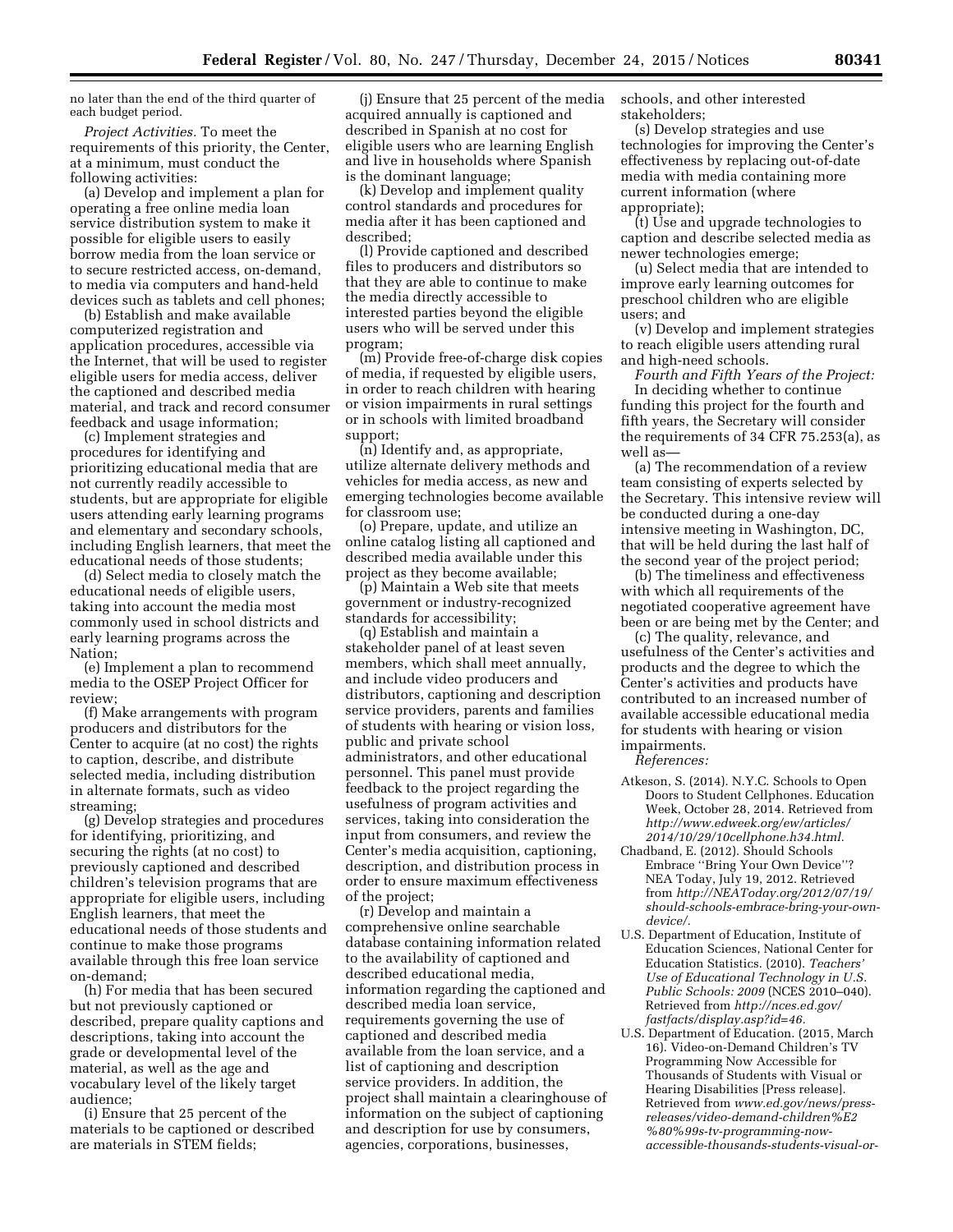### *[hearing-disabilities.](http://www.ed.gov/news/press-releases/video-demand-children%E2%80%99s-tv-programming-now-accessible-thousands-students-visual-or-hearing-disabilities)*

*Waiver of Proposed Rulemaking:*  Under the Administrative Procedure Act (APA) (5 U.S.C. 553) the Department generally offers interested parties the opportunity to comment on proposed priorities and requirements. Section 681(d) of IDEA, however, makes the public comment requirements of the APA inapplicable to the priority in this notice.

**Program Authority:** 20 U.S.C. 1474 and 1481.

*Applicable Regulations:* (a) The Education Department General Administrative Regulations (EDGAR) in 34 CFR parts 75, 77, 79, 81, 82, 84, 86, 97, 98, and 99. (b) The OMB Guidelines to Agencies on Governmentwide Debarment and Suspension (Nonprocurement) in 2 CFR part 180, as adopted and amended as regulations of the Department in 2 CFR part 3485. (c) The Uniform Administrative Requirements, Cost Principles, and Audit Requirements for Federal Awards in 2 CFR part 200, as adopted and amended as regulations of the Department in 2 CFR part 3474.

**Note:** The regulations in 34 CFR part 79 apply to all applicants except federally recognized Indian tribes.

**Note:** The regulations in 34 CFR part 86 apply to institutions of higher education (IHEs) only.

#### **II. Award Information**

*Type of Award:* Cooperative agreement.

*Estimated Available Funds:* The Administration has requested \$28,047,000 for the Educational Technology, Media, and Materials for Individuals with Disabilities program for FY 2016, of which we intend to use an estimated \$2,000,000 for this competition. The actual level of funding, if any, depends on final congressional action. However, we are inviting applications to allow enough time to complete the grant process if Congress appropriates funds for this program.

Contingent upon the availability of funds and the quality of applications, we may make additional awards in FY 2017 from the list of unfunded applications from this competition.

*Maximum Award:* We will reject any application that proposes a budget exceeding \$2,000,000 for a single budget period of 12 months.

*Estimated Number of Awards:* 1.

**Note:** The Department is not bound by any estimates in this notice.

*Project Period:* Up to 36 months with an optional additional 24 months based on performance. Applications must include plans for both the 36-month award and the 24-month extension.

### **III. Eligibility Information**

1. *Eligible Applicants:* State educational agencies (SEAs); local educational agencies (LEAs), including public charter schools that are considered LEAs under State law; IHEs; other public agencies; private nonprofit organizations; freely associated States and outlying areas; Indian tribes or tribal organizations; and for-profit organizations.

2. *Cost Sharing or Matching:* This program does not require cost sharing or matching.

3. *Eligible Subgrantees:* (a) Under 34 CFR 75.708(b) and (c) a grantee may award subgrants—to directly carry out project activities described in its application—to the following types of entities: SEAs; LEAs, including public charter schools that are considered LEAs under State law; IHEs; other public agencies; private nonprofit organizations; freely associated States and outlying areas; Indian tribes or tribal organizations; and for-profit organizations suitable to carry out the activities proposed in the application.

(b) The grantee may award subgrants only to entities it has identified in an approved application.

4. *Other General Requirements:* (a) Recipients of funding under this competition must make positive efforts to employ and advance in employment qualified individuals with disabilities (see section 606 of IDEA).

(b) Each applicant for, and recipient of, funding under this program must involve individuals with disabilities, or parents of individuals with disabilities ages birth through 26, in planning, implementing, and evaluating the project (see section 682(a)(1)(A) of IDEA).

### **IV. Application and Submission Information**

1. *Address to Request Application Package:* You can obtain an application package via the Internet or from the Education Publications Center (ED Pubs). To obtain a copy via the Internet, use the following address: *[www.ed.gov/](http://www.ed.gov/fund/grant/apply/grantapps/index.html) [fund/grant/apply/grantapps/index.html.](http://www.ed.gov/fund/grant/apply/grantapps/index.html)*  To obtain a copy from ED Pubs, write, fax, or call: ED Pubs, U.S. Department of Education, P.O. Box 22207, Alexandria, VA 22304. Telephone, toll free: 1–877–433–7827. FAX: (703) 605– 6794. If you use a telecommunications device for the deaf (TDD) or a text telephone (TTY), call, toll free: 1–877– 576–7734.

You can contact ED Pubs at its Web site, also: *[www.EDPubs.gov](http://www.EDPubs.gov)* or at its email address: *[edpubs@inet.ed.gov.](mailto:edpubs@inet.ed.gov)* 

If you request an application package from ED Pubs, be sure to identify this competition as follows: CFDA number 84.327N.

Individuals with disabilities can obtain a copy of the application package in an accessible format (*e.g.,* braille, large print, audiotape, or compact disc) by contacting the person or team listed under *Accessible Format* in section VIII of this notice.

2. *Content and Form of Application Submission:* Requirements concerning the content of an application, together with the forms you must submit, are in the application package for this competition.

Page Limit: The application narrative (Part III of the application) is where you, the applicant, address the selection criteria that reviewers use to evaluate your application. You must limit Part III to no more than 70 pages, using the following standards:

• A ''page'' is 8.5″ x 11″, on one side only, with 1″ margins at the top, bottom, and both sides.

• Double-space (no more than three lines per vertical inch) all text in the application narrative, including titles, headings, footnotes, quotations, reference citations, and captions, as well as all text in charts, tables, figures, graphs, and screen shots.

• Use a font that is 12 point or larger.

• Use one of the following fonts: Times New Roman, Courier, Courier New, or Arial. An application submitted in any other font (including Times Roman or Arial Narrow) will not be accepted.

The page limit and double-spacing requirements do not apply to Part I, the cover sheet; Part II, the budget section, including the narrative budget justification; Part IV, the assurances and certifications; or the abstract (follow the guidance provided in the application package for completing the abstract), the table of contents, the list of priority requirements, the resumes, the reference list, the letters of support, or the appendices. However, the page limit and double-spacing requirements do apply to all of Part III, the application narrative, including all text in charts, tables, figures, graphs, and screen shots.

We will reject your application if you exceed the page limit in the application narrative section or if you apply standards other than those specified in this notice and the application package.

3. *Submission Dates and Times:* 

Applications Available: December 24, 2015.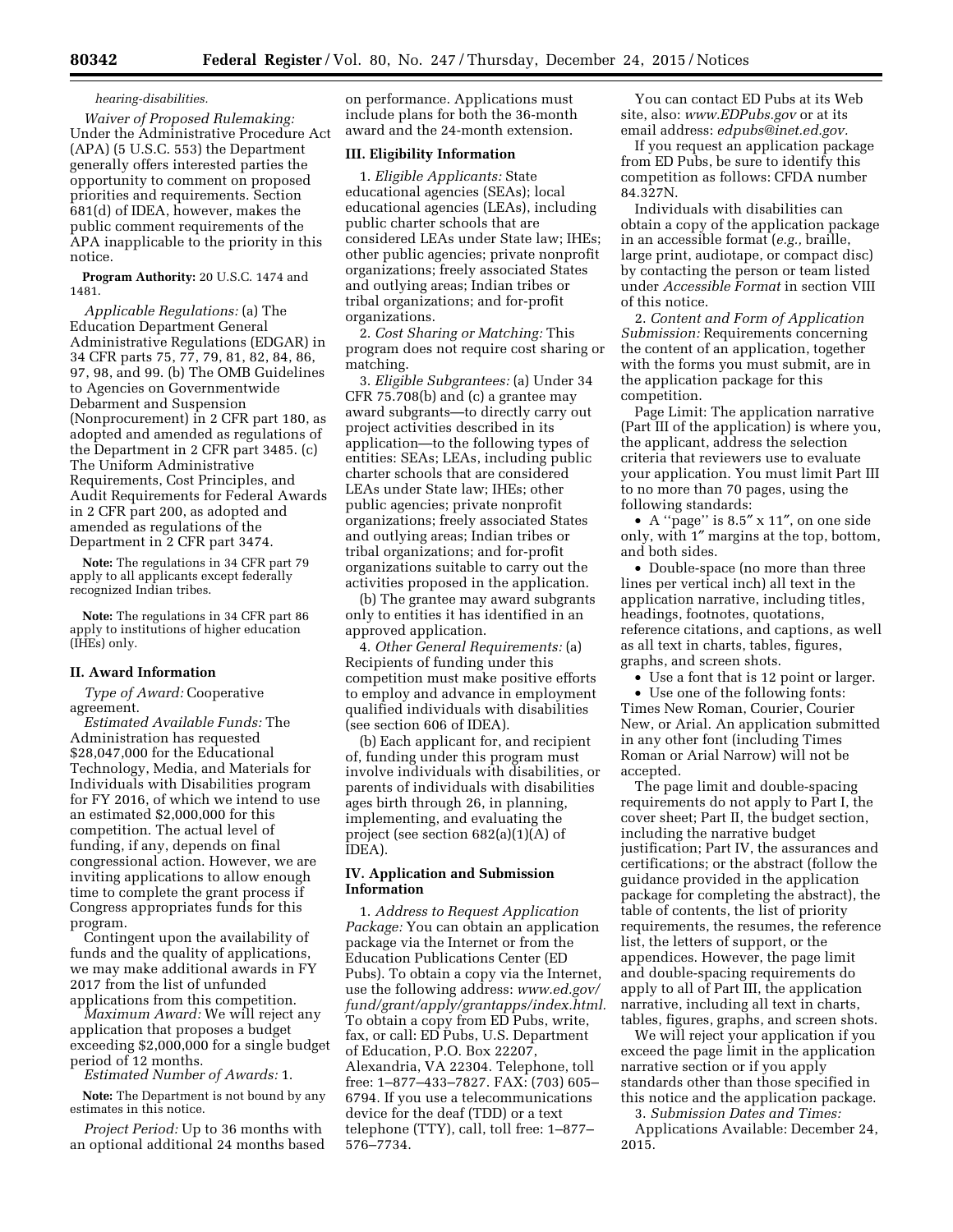Deadline for Transmittal of Applications: February 22, 2016.

Applications for grants under this competition must be submitted electronically using the Grants.gov Apply site (Grants.gov). For information (including dates and times) about how to submit your application electronically, or in paper format by mail or hand delivery if you qualify for an exception to the electronic submission requirement, please refer to *Other Submission Requirements* in section IV of this notice.

We do not consider an application that does not comply with the deadline requirements.

Individuals with disabilities who need an accommodation or auxiliary aid in connection with the application process should contact the person listed under **FOR FURTHER INFORMATION CONTACT** in section VII of this notice. If the Department provides an accommodation or auxiliary aid to an individual with a disability in connection with the application process, the individual's application remains subject to all other requirements and limitations in this notice.

Deadline for Intergovernmental Review: April 22, 2016.

4. *Intergovernmental Review:* This competition is subject to Executive Order 12372 and the regulations in 34 CFR part 79. Information about Intergovernmental Review of Federal Programs under Executive Order 12372 is in the application package for this competition.

5. *Funding Restrictions:* We reference regulations outlining funding restrictions in the *Applicable Regulations* section of this notice.

6. *Data Universal Numbering System Number, Taxpayer Identification Number, and System for Award Management:* To do business with the Department of Education, you must—

a. Have a Data Universal Numbering System (DUNS) number and a Taxpayer Identification Number (TIN);

b. Register both your DUNS number and TIN with the System for Award Management (SAM) (formerly the Central Contractor Registry), the Government's primary registrant database;

c. Provide your DUNS number and TIN on your application; and

d. Maintain an active SAM registration with current information while your application is under review by the Department and, if you are awarded a grant, during the project period.

You can obtain a DUNS number from Dun and Bradstreet at the following

Web site: *[http://fedgov.dnb.com/](http://fedgov.dnb.com/webform) [webform.](http://fedgov.dnb.com/webform)* A DUNS number can be created within one to two business days.

If you are a corporate entity, agency, institution, or organization, you can obtain a TIN from the Internal Revenue Service. If you are an individual, you can obtain a TIN from the Internal Revenue Service or the Social Security Administration. If you need a new TIN, please allow two to five weeks for your TIN to become active.

The SAM registration process can take approximately seven business days, but may take upwards of several weeks, depending on the completeness and accuracy of the data you enter into the SAM database. Thus, if you think you might want to apply for Federal financial assistance under a program administered by the Department, please allow sufficient time to obtain and register your DUNS number and TIN. We strongly recommend that you register early.

**Note:** Once your SAM registration is active, it may be 24 to 48 hours before you can access the information in, and submit an application through, Grants.gov.

If you are currently registered with SAM, you may not need to make any changes. However, please make certain that the TIN associated with your DUNS number is correct. Also note that you will need to update your registration annually. This may take three or more business days.

Information about SAM is available at *[www.SAM.gov.](http://www.SAM.gov)* To further assist you with obtaining and registering your DUNS number and TIN in SAM or updating your existing SAM account, we have prepared a SAM.gov Tip Sheet, which you can find at: *[http://](http://www2.ed.gov/fund/grant/apply/sam-faqs.html) [www2.ed.gov/fund/grant/apply/sam](http://www2.ed.gov/fund/grant/apply/sam-faqs.html)[faqs.html](http://www2.ed.gov/fund/grant/apply/sam-faqs.html)*.

In addition, if you are submitting your application via Grants.gov, you must (1) be designated by your organization as an Authorized Organization Representative (AOR); and (2) register yourself with Grants.gov as an AOR. Details on these steps are outlined at the following Grants.gov Web page: *[www.grants.gov/web/grants/](http://www.grants.gov/web/grants/register.html) [register.html](http://www.grants.gov/web/grants/register.html)*.

7. *Other Submission Requirements:*  Applications for grants under this competition must be submitted electronically unless you qualify for an exception to this requirement in accordance with the instructions in this section.

a. *Electronic Submission of Applications.* 

Applications for grants under the Captioned and Described Educational Media competition, CFDA number 84.327N, must be submitted electronically using the Governmentwide Grants.gov Apply site at *[www.Grants.gov.](http://www.Grants.gov)* Through this site, you will be able to download a copy of the application package, complete it

offline, and then upload and submit your application. You may not email an electronic copy of a grant application to us.

We will reject your application if you submit it in paper format unless, as described elsewhere in this section, you qualify for one of the exceptions to the electronic submission requirement *and*  submit, no later than two weeks before the application deadline date, a written statement to the Department that you qualify for one of these exceptions. Further information regarding calculation of the date that is two weeks before the application deadline date is provided later in this section under *Exception to Electronic Submission Requirement.* 

You may access the electronic grant application for the Captioned and Described Educational Media competition at *[www.Grants.gov](http://www.Grants.gov)*. You must search for the downloadable application package for this competition by the CFDA number. Do not include the CFDA number's alpha suffix in your search (*e.g.,* search for 84.327, not 84.327N).

#### **Please note the following:**

• When you enter the Grants.gov site, you will find information about submitting an application electronically through the site, as well as the hours of operation.

• Applications received by Grants.gov are date and time stamped. Your application must be fully uploaded and submitted and must be date and time stamped by the Grants.gov system no later than 4:30:00 p.m., Washington, DC time, on the application deadline date. Except as otherwise noted in this section, we will not accept your application if it is received—that is, date and time stamped by the Grants.gov system—after 4:30:00 p.m., Washington, DC time, on the application deadline date. We do not consider an application that does not comply with the deadline requirements. When we retrieve your application from Grants.gov, we will notify you if we are rejecting your application because it was date and time stamped by the Grants.gov system after 4:30:00 p.m., Washington, DC time, on the application deadline date.

• The amount of time it can take to upload an application will vary depending on a variety of factors, including the size of the application and the speed of your Internet connection. Therefore, we strongly recommend that you do not wait until the application deadline date to begin the submission process through Grants.gov.

• You should review and follow the Education Submission Procedures for submitting an application through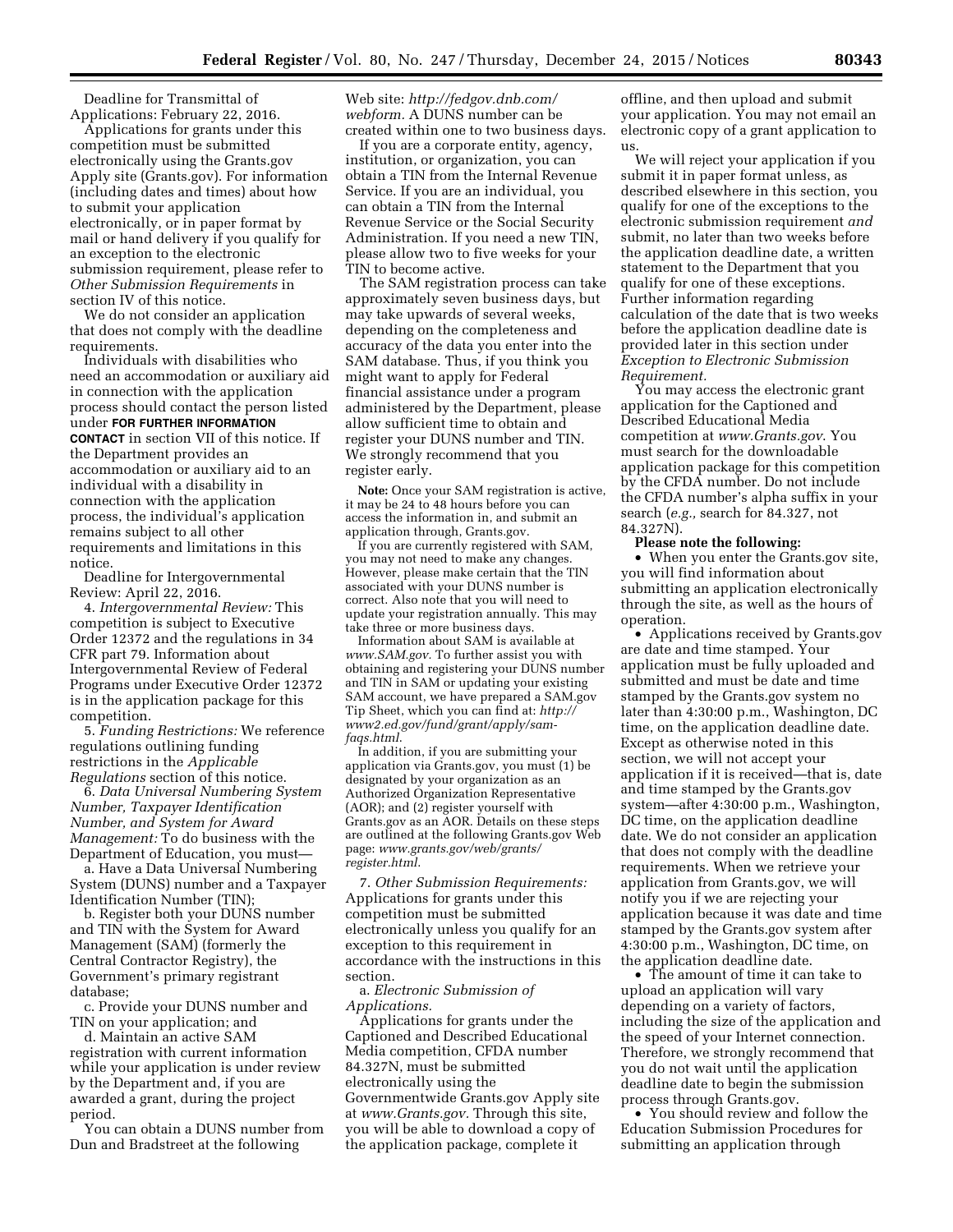Grants.gov that are included in the application package for this competition to ensure that you submit your application in a timely manner to the Grants.gov system. You can also find the Education Submission Procedures pertaining to Grants.gov under News and Events on the Department's G5 system home page at *[www.G5.gov.](http://www.G5.gov)* In addition, for specific guidance and procedures for submitting an application through Grants.gov, please refer to the Grants.gov Web site at: *[www.grants.gov/web/grants/applicants/](http://www.grants.gov/web/grants/applicants/apply-for-grants.html) [apply-for-grants.html.](http://www.grants.gov/web/grants/applicants/apply-for-grants.html)* 

• You will not receive additional point value because you submit your application in electronic format, nor will we penalize you if you qualify for an exception to the electronic submission requirement, as described elsewhere in this section, and submit your application in paper format.

• You must submit all documents electronically, including all information you typically provide on the following forms: the Application for Federal Assistance (SF 424), the Department of Education Supplemental Information for SF 424, Budget Information—Non-Construction Programs (ED 524), and all necessary assurances and certifications.

• You must upload any narrative sections and all other attachments to your application as files in a read-only, non-modifiable Portable Document Format (PDF). Do not upload an interactive or fillable PDF file. If you upload a file type other than a readonly, non-modifiable PDF (*e.g.,* Word, Excel, WordPerfect, etc.) or submit a password-protected file, we will not review that material. Please note that this could result in your application not being considered for funding because the material in question—for example, the project narrative—is critical to a meaningful review of your proposal. For that reason it is important to allow yourself adequate time to upload all material as PDF files. The Department will not convert material from other formats to PDF. Additional, detailed information on how to attach files is in the application instructions.

• Your electronic application must comply with any page-limit requirements described in this notice.

• After you electronically submit your application, you will receive from Grants.gov an automatic notification of receipt that contains a Grants.gov tracking number. This notification indicates receipt by Grants.gov only, not receipt by the Department. Grants.gov will also notify you automatically by email if your application met all the Grants.gov validation requirements or if there were any errors (such as

submission of your application by someone other than a registered Authorized Organization Representative, or inclusion of an attachment with a file name that contains special characters). You will be given an opportunity to correct any errors and resubmit, but you must still meet the deadline for submission of applications.

Once your application is successfully validated by Grants.gov, the Department will retrieve your application from Grants.gov and send you an email with a unique PR/Award number for your application.

These emails do not mean that your application is without any disqualifying errors. While your application may have been successfully validated by Grants.gov, it must also meet the Department's application requirements as specified in this notice and in the application instructions. Disqualifying errors could include, for instance, failure to upload attachments in a readonly, non-modifiable PDF; failure to submit a required part of the application; or failure to meet applicant eligibility requirements. It is your responsibility to ensure that your submitted application has met all of the Department's requirements.

• We may request that you provide us original signatures on forms at a later date.

*Application Deadline Date Extension in Case of Technical Issues with the Grants.gov System:* If you are experiencing problems submitting your application through Grants.gov, please contact the Grants.gov Support Desk, toll free, at 1–800–518–4726. You must obtain a Grants.gov Support Desk Case Number and must keep a record of it.

If you are prevented from electronically submitting your application on the application deadline date because of technical problems with the Grants.gov system, we will grant you an extension until 4:30:00 p.m., Washington, DC time, the following business day to enable you to transmit your application electronically or by hand delivery. You also may mail your application by following the mailing instructions described elsewhere in this notice.

If you submit an application after 4:30:00 p.m., Washington, DC time, on the application deadline date, please contact the person listed under **FOR FURTHER INFORMATION CONTACT** in section VII of this notice and provide an explanation of the technical problem you experienced with Grants.gov, along with the Grants.gov Support Desk Case Number. We will accept your application if we can confirm that a

technical problem occurred with the Grants.gov system and that the problem affected your ability to submit your application by 4:30:00 p.m., Washington, DC time, on the application deadline date. We will contact you after we determine whether your application will be accepted.

**Note:** The extensions to which we refer in this section apply only to the unavailability of, or technical problems with, the Grants.gov system. We will not grant you an extension if you failed to fully register to submit your application to Grants.gov before the application deadline date and time or if the technical problem you experienced is unrelated to the Grants.gov system.

*Exception to Electronic Submission Requirement:* You qualify for an exception to the electronic submission requirement, and may submit your application in paper format, if you are unable to submit an application through the Grants.gov system because—

• You do not have access to the Internet; or

• You do not have the capacity to upload large documents to the Grants.gov system;

*and* 

• No later than two weeks before the application deadline date (14 calendar days or, if the fourteenth calendar day before the application deadline date falls on a Federal holiday, the next business day following the Federal holiday), you mail or fax a written statement to the Department, explaining which of the two grounds for an exception prevents you from using the Internet to submit your application.

If you mail your written statement to the Department, it must be postmarked no later than two weeks before the application deadline date. If you fax your written statement to the Department, we must receive the faxed statement no later than two weeks before the application deadline date.

Address and mail or fax your statement to: Jo Ann McCann, U.S. Department of Education, 400 Maryland Avenue SW., Room 5162, Potomac Center Plaza, Washington, DC 20202– 2600. FAX: (202) 245–7590.

Your paper application must be submitted in accordance with the mail or hand delivery instructions described in this notice.

b. *Submission of Paper Applications by Mail.* 

If you qualify for an exception to the electronic submission requirement, you may mail (through the U.S. Postal Service or a commercial carrier) your application to the Department. You must mail the original and two copies of your application, on or before the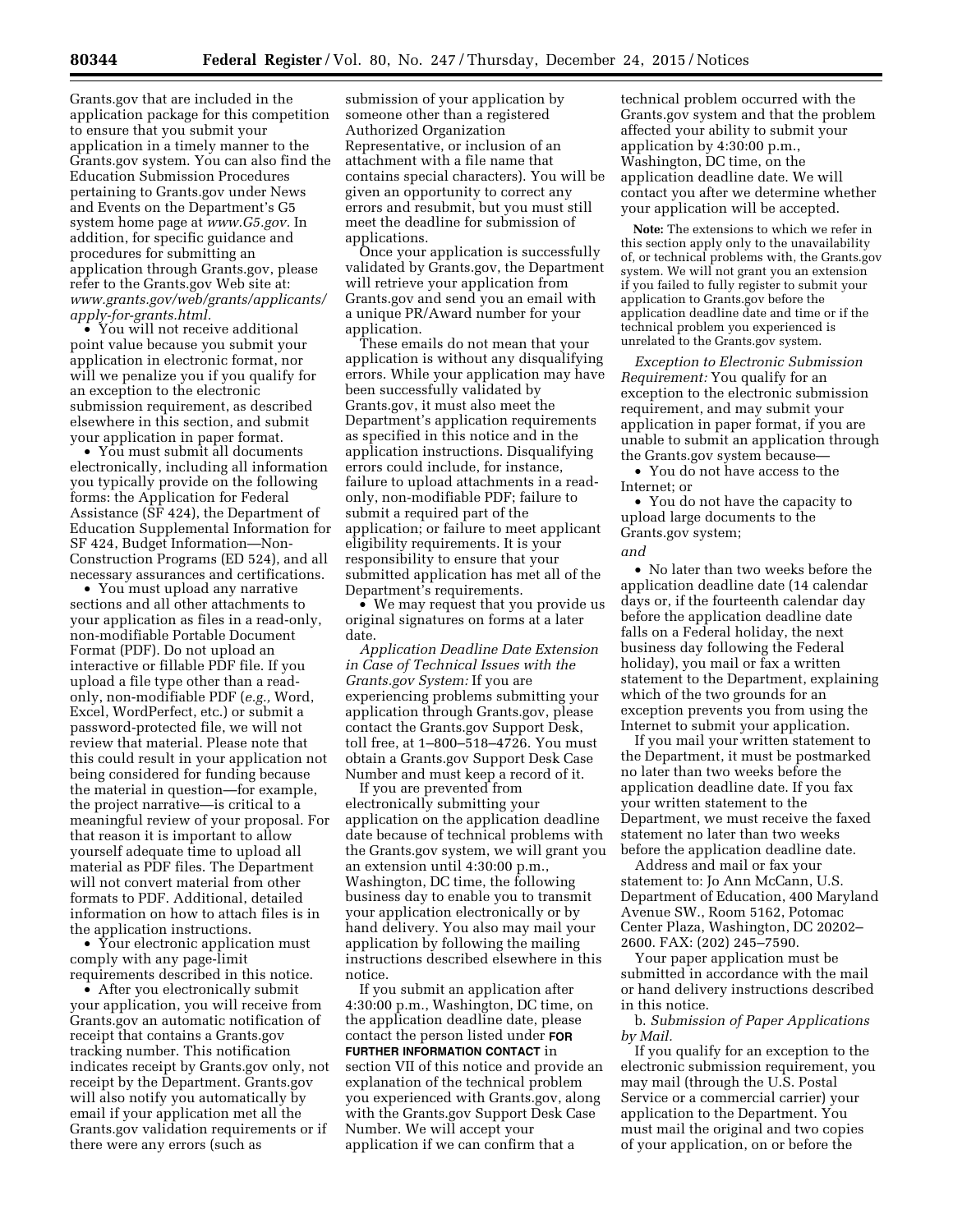application deadline date, to the Department at the following address: U.S. Department of Education, Application Control Center, Attention: (CFDA Number 84.327N), LBJ Basement Level 1, 400 Maryland Avenue SW., Washington, DC 20202–4260.

You must show proof of mailing consisting of one of the following:

(1) A legibly dated U.S. Postal Service postmark.

(2) A legible mail receipt with the date of mailing stamped by the U.S. Postal Service.

(3) A dated shipping label, invoice, or receipt from a commercial carrier.

(4) Any other proof of mailing acceptable to the Secretary of the U.S. Department of Education.

If you mail your application through the U.S. Postal Service, we do not accept either of the following as proof of mailing:

(1) A private metered postmark.

(2) A mail receipt that is not dated by the U.S. Postal Service.

**Note:** The U.S. Postal Service does not uniformly provide a dated postmark. Before relying on this method, you should check with your local post office.

We will not consider applications postmarked after the application deadline date.

c. *Submission of Paper Applications by Hand Delivery.* 

If you qualify for an exception to the electronic submission requirement, you (or a courier service) may deliver your paper application to the Department by hand. You must deliver the original and two copies of your application by hand, on or before the application deadline date, to the Department at the following address: U.S. Department of Education, Application Control Center, Attention: (CFDA Number 84.327N), 550 12th Street SW., Room 7039, Potomac Center Plaza, Washington, DC 20202–4260. The Application Control Center accepts hand deliveries daily between 8:00 a.m. and 4:30:00 p.m., Washington, DC time, except Saturdays, Sundays, and Federal holidays.

**Note for Mail or Hand Delivery of Paper Applications:** If you mail or hand deliver your application to the Department—

(1) You must indicate on the envelope and—if not provided by the Department—in Item 11 of the SF 424 the CFDA number, including suffix letter, if any, of the competition under which you are submitting your application; and

(2) The Application Control Center will mail to you a notification of receipt of your grant application. If you do not receive this notification within 15 business days from the application deadline date, you should call the U.S. Department of Education Application Control Center at (202) 245– 6288.

## **V. Application Review Information**

1. *Selection Criteria:* The selection criteria for this competition are from 34 CFR 75.210 and are listed in the application package.

2. *Review and Selection Process:* We remind potential applicants that in reviewing applications in any discretionary grant competition, the Secretary may consider, under 34 CFR 75.217(d)(3), the past performance of the applicant in carrying out a previous award, such as the applicant's use of funds, achievement of project objectives, and compliance with grant conditions. The Secretary may also consider whether the applicant failed to submit a timely performance report or submitted a report of unacceptable quality.

In addition, in making a competitive grant award, the Secretary requires various assurances including those applicable to Federal civil rights laws that prohibit discrimination in programs or activities receiving Federal financial assistance from the Department of Education (34 CFR 100.4, 104.5, 106.4, 108.8, and 110.23).

3. *Additional Review and Selection Process Factors:* In the past, the Department has had difficulty finding peer reviewers for certain competitions because so many individuals who are eligible to serve as peer reviewers have conflicts of interest. The standing panel requirements under section 682(b) of IDEA also have placed additional constraints on the availability of reviewers. Therefore, the Department has determined that for some discretionary grant competitions, applications may be separated into two or more groups and ranked and selected for funding within specific groups. This procedure will make it easier for the Department to find peer reviewers by ensuring that greater numbers of individuals who are eligible to serve as reviewers for any particular group of applicants will not have conflicts of interest. It also will increase the quality, independence, and fairness of the review process, while permitting panel members to review applications under discretionary grant competitions for which they also have submitted applications. However, if the Department decides to select an equal number of applications in each group for funding, this may result in different cut-off points for fundable applications in each group.

4. *Risk Assessment and Special Conditions:* Consistent with 2 CFR 200.205, before awarding grants under this competition the Department conducts a review of the risks posed by applicants. Under 2 CFR 3474.10, the Secretary may impose special conditions and, in appropriate circumstances, high-risk conditions on a grant if the applicant or grantee is not financially stable; has a history of unsatisfactory performance; has a financial or other management system that does not meet the standards in 2 CFR part 200, subpart D; has not fulfilled the conditions of a prior grant; or is otherwise not responsible.

#### **VI. Award Administration Information**

1. *Award Notices:* If your application is successful, we notify your U.S. Representative and U.S. Senators and send you a Grant Award Notification (GAN); or we may send you an email containing a link to access an electronic version of your GAN. We may notify you informally, also.

If your application is not evaluated or not selected for funding, we notify you.

2. *Administrative and National Policy Requirements:* We identify administrative and national policy requirements in the application package and reference these and other requirements in the *Applicable Regulations* section of this notice.

We reference the regulations outlining the terms and conditions of an award in the *Applicable Regulations* section of this notice and include these and other specific conditions in the GAN. The GAN also incorporates your approved application as part of your binding commitments under the grant.

3. *Reporting:* (a) If you apply for a grant under this competition, you must ensure that you have in place the necessary processes and systems to comply with the reporting requirements in 2 CFR part 170 should you receive funding under the competition. This does not apply if you have an exception under 2 CFR 170.110(b).

(b) At the end of your project period, you must submit a final performance report, including financial information, as directed by the Secretary. If you receive a multiyear award, you must submit an annual performance report that provides the most current performance and financial expenditure information as directed by the Secretary under 34 CFR 75.118. The Secretary may also require more frequent performance reports under 34 CFR 75.720(c). For specific requirements on reporting, please go to *[www.ed.gov/](http://www.ed.gov/fund/grant/apply/appforms/appforms.html) [fund/grant/apply/appforms/](http://www.ed.gov/fund/grant/apply/appforms/appforms.html) [appforms.html.](http://www.ed.gov/fund/grant/apply/appforms/appforms.html)* 

(c) Under 34 CFR 75.250(b), the Secretary may provide a grantee with additional funding for data collection analysis and reporting. In this case the